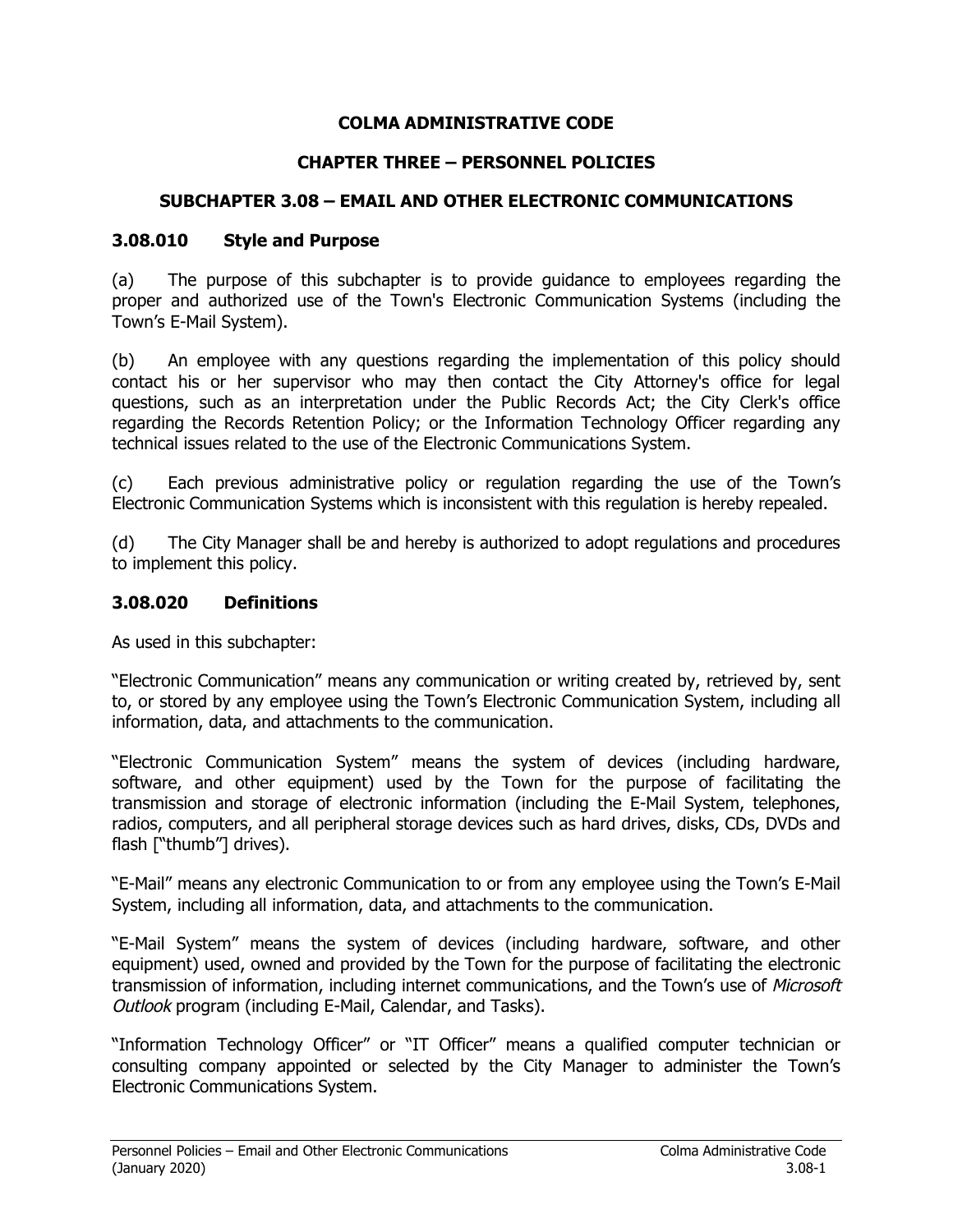"Public Record" means any writing defined as such under the Public Records Act.

"Public Records Act" means California Government Code sections 6250, et seq.

"Records Retention Policy" means the Town's Records Retention Policy and Detention, as set forth in Chapter One, Subchapter Seven of the Colma Administrative Code.

"Writing" means, as defined by California Government Code section 6252(g), any handwriting, typewriting, printing, photostatting, photographing, photocopying, transmitting by electronic mail or facsimile, and every other means of recording upon any tangible thing any form of communication or representation, including letters, words, pictures, sounds, or symbols, or combinations thereof, and any record thereby created, regardless of the manner in which the records has been stored.

[History: Res. 2020-01, 1/8/20]

# **3.08.030 Passwords**

(a) Each department head will maintain a list of all passwords for access to the Town's Electronic Communication System of employees in that department and will periodically review the password(s) of each employee with the employee to assure the accuracy of the password list.

(b) It is the employee's responsibility to report any change in their password.

(c) Employees are prohibited from the unauthorized use of the passwords of other employees.

# **3.08.040 No Privacy Right**

(a) No employee shall have any expectation of privacy regarding the content of any Electronic Communications on the Town's Electronic Communication System.

(b) The Town's Electronic Communication System and all Electronic Communications are the property of the Town. The Town has the right, but not a duty, to inspect or audit any and all Electronic Communications, at any time, for any lawful purpose, without notice to any employee.

(c) Employees are hereby notified that the IT Officer has the ability to read each file in the Town's Electronic Communication System, even if the file has been password-protected by the user. The Town has the right, but not the duty, to use this ability to inspect or audit Electronic Communications, as stated above.

# **3.08.050 Preparing and Using Email**

(a) An employee shall prepare Electronic Communications in a lawful, ethical, professional, and businesslike manner, and must comply with all Town policies and procedures. The use of the Town's Electronic Communication System is a privilege which may be revoked by the Town at any time.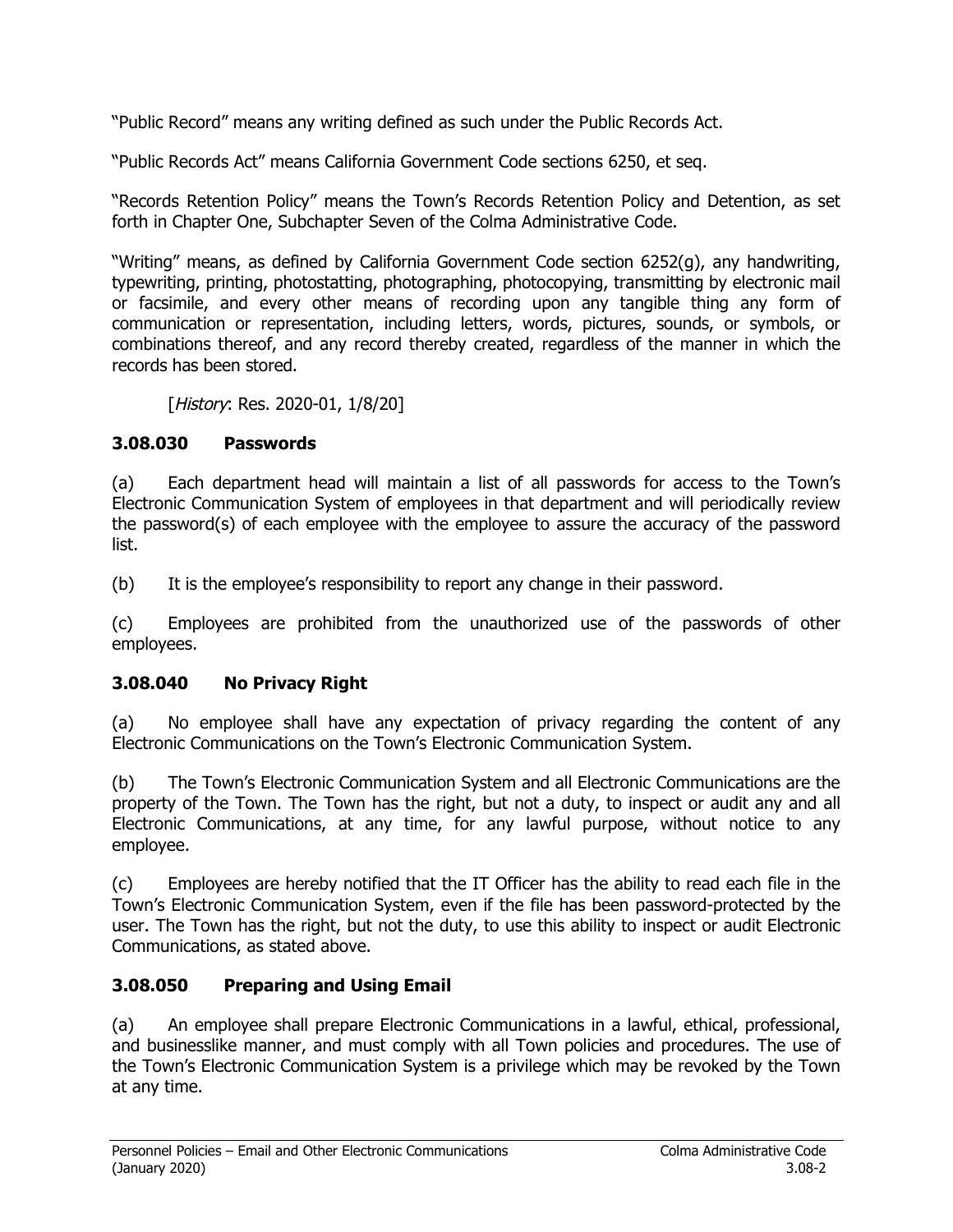## **3.08.060 Reserved.**

## **3.08.070 Email for Transmission Not Storage; Transfer of Messages to Storage**

(a) The Town provides the E-Mail System to employees as a convenient and efficient method of rapidly communicating transitory information in an electronic format. The E-Mail System is specifically intended and designed to be a tool for transmission of information, and not a tool for storage of information. Each employee is expressly forbidden to use email system for permanent storage of Electronic Communications. Each employee should regularly and routinely empty mail inboxes and outboxes by: (1) deleting emails that are not related to official public business and otherwise not considered "Public Records," and (2) by preserving emails that constitute Public Records pursuant to this subchapter.

(b) Each employee shall regularly review and preserve or delete E-Mail in his or her Town email account pursuant to the schedule set forth in this subchapter and the Town's retention schedule.

(c) Since information on the Town's E-Mail System is automatically purged, each employee who sends or receives an email message that can be considered a Public Record shall transfer the message from the Town's E-Mail system to a records storage medium, such as printing a hard copy and storing the copy in a file folder, or moving the E-Mail to an electronic folder within the Town's computer network. Town E-Mails that constitute Public Records must not be permanently stored on individual PCs, individual laptops, or peripheral devices (CDs, DVDs, flash drives).

### **3.08.080 Duty to Protect the Electronic Communications System**

Each employee shall take all reasonable and necessary efforts to prevent unauthorized intruders from accessing the Town's Electronic Communications System and prevent the introduction or spread of computer viruses. Specifically, but without limitation, employees:

- (1) Shall not download any executable file (for example, a file with ".exe" or \_\_\_ at the end of its name), program, game, toolbar or utility without permission of the IT Officer;
- (2) Shall not open email from unknown sources with attachments;
- (3) Shall promptly notify the City Manager or IT Officer if the employee believes that his or her computer has been downloaded or received any virus, worm, pornographic images, sexually explicit messages, and sexually explicit graphic, ethnic or racial slurs.

### **3.08.090 Duty to Protect Confidential Information**

(a) Whenever an employee possesses "confidential" information, the employee has an obligation to take all reasonable and necessary steps to protect the confidentiality of the information and minimize the likelihood of inadvertent transmission of the confidential information to unintended recipients. An employee with any questions regarding the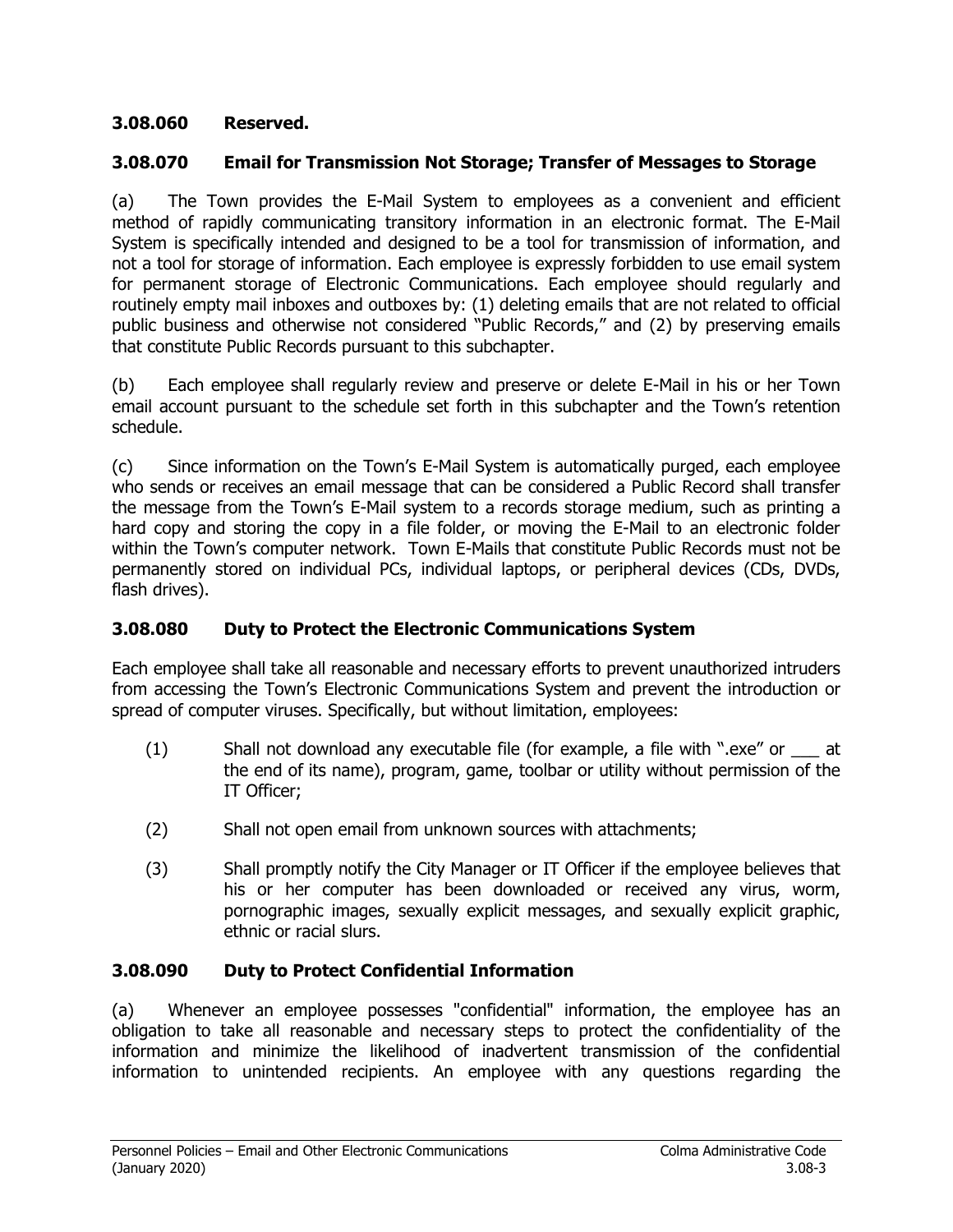implementation of this section should contact his or her supervisor who may then contact the City Attorney's office for legal questions.

(b) An employee shall treat information as "confidential" if there is any reasonable possibility that the information relates to a Town personnel matter such as personal information, financial information, or medical information; if a party claims that it is valuable, proprietary information not generally known to the public; or if it could potentially expose the Town to liability.

(c) An employee with the care and custody of confidential information shall be responsible for determining which other employees (or possibly private attorneys or consultants hired to represent the Town) are authorized recipients of the information. Generally, only people with a "need to know" the confidential information are authorized recipients. employees with any questions as to who is an authorized recipient for confidential information shall contact the City Attorney's office.

(d) An employee shall not communicate confidential information to any person other than an authorized recipient, or forward a confidential E-Mail to any unauthorized recipient.

### **3.08.100 Other Prohibited Uses**

The following uses of a Town computer are prohibited:

- (1) Installing programs from outside the Town on the Town computer system;
- (2) Copying software programs;
- (3) Copying copyrighted material;
- (4) Using a Town computer for personal purposes, except where such use is occasional, necessary and minimal;
- (5) Use of the computer commercial ventures, religious or political causes, or other non-job-related solicitations;
- (6) Viewing or downloading pornographic images;
- (7) Transmitting or storing sexually explicit messages, cartoons, ethnic or racial slurs;
- (8) Using the Town's information systems in any way that may be disruptive or offensive to others, including, but not limited to, or anything that may be construed as harassment or disparagement of others;
- (9) Disguising or attempting to disguise the origin of an E-Mail, except when authorized by the Chief of Police for a criminal investigation; and
- (10) Accessing another employee's E-Mail unless authorized by: the other employee, the other employee's supervisor, or the City Manager.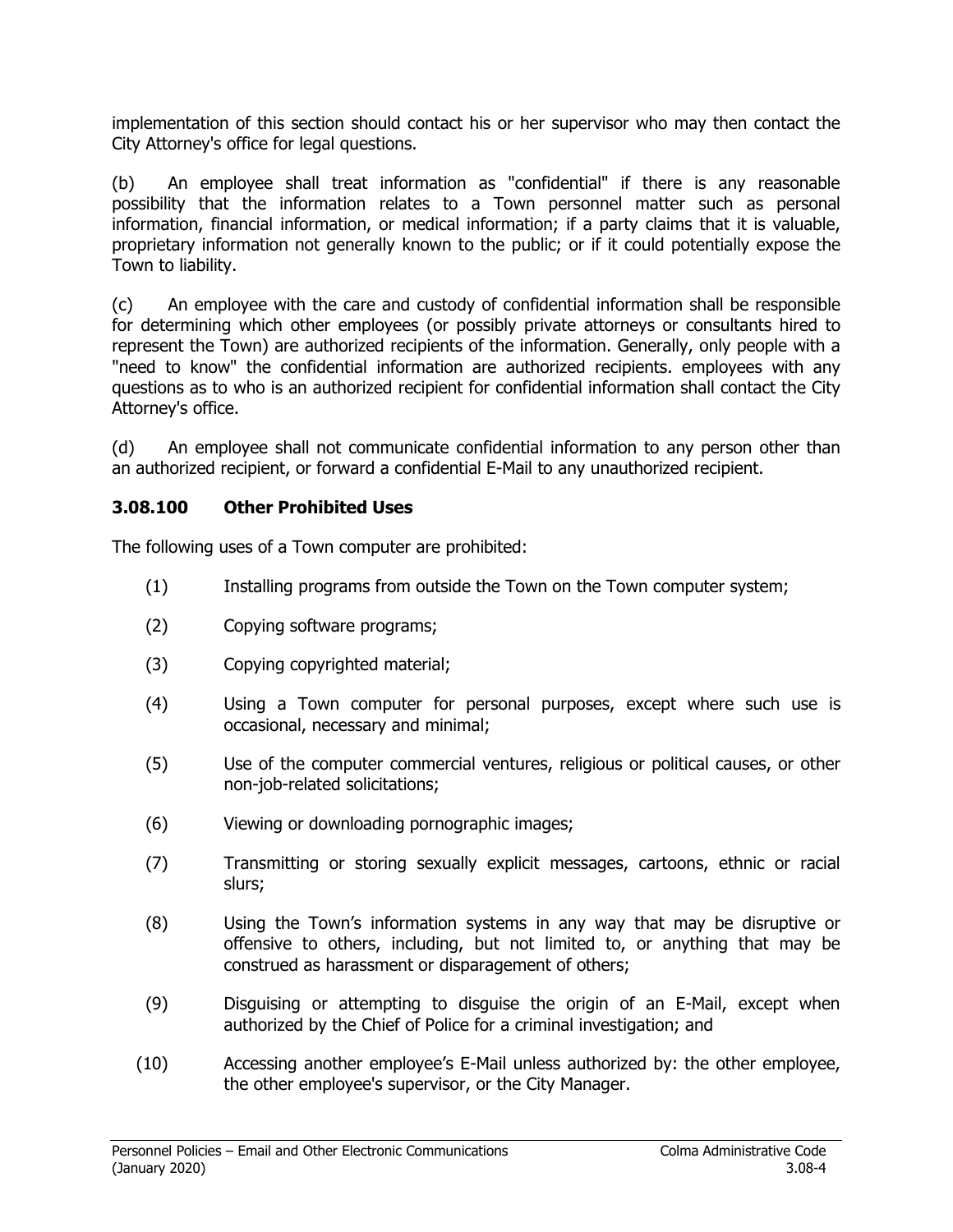# **3.08.110 Deleting Non-Records and Preserving E-Mails**

(a) For E-Mails sent or received by an employee on the Town's Electronic Communications System that do not constitute Public Records, every employee shall delete the E-Mail as soon as the information is no longer required or convenient for the discharge of the employee's duties, and the E-Mail shall be automatically purged by the Town in accordance with the schedule set forth in this subchapter.

(b) All information on the Town's E-Mail System, including unopened email, shall be subject to automatic purging (deletion) by the Town, without any notice to employees, in accordance with the schedule set forth below. The purging schedule shall be as follows:

- (1) Calendar, tasks, and note entries shall be purged after two years.
- (2) All E-Mail messages shall be purged two years after sent or received.

(c) For each E-Mail sent or received on the Town's Electronic Communications System, each employee shall determine whether or not there is information on the E-Mail which constitutes a Public Record or is otherwise required to be retained for the discharge of the employee's official duties for the Town. This determination shall be made using the same criteria which is applied to information sent or received by the employee using any other means of communication. An employee with any question (as to whether a particular category of information is required to be retained) shall consult with their supervisor, and supervisors shall consult with the City Attorney's office. Categories of information which are typically retained by the Town include: (1) any information or records regarding official public business and are thus required by law to be retained; (2) documentation of notice to a member of the public of an action or position taken, or an action or position to be taken, on behalf of the Town; (3) documentation of a Town policy, Town regulation, or official decision made on behalf of the Town; or (4) documentation of the transaction of business between the Town and another party.

(d) If an E-Mail contains information which is required to be retained, the employee can leave the E-Mail in their respective Outlook account (inbox, deleted or other) as it will be retained for two years consistent with the purging schedule set forth in this subchapter. However, if the employee believes they will need the E-Mail longer than two-years for purposes of on-going Town business, the Employee shall transfer the required information from the Town E-Mail to an appropriate public record storage system (such as printing the E-Mail on paper or electronically filing it on the computer in a folder other than the Archives folder) before it is deleted or purged from the Town E-Mail System.

(e) The "Archive" feature of the E-Mail System is not available for use as a record storage system. The "Archive" feature of Microsoft Outlook shall be disabled. An employee shall not manipulate settings in the E-Mail System in an attempt to use the "Archive" feature or in an attempt to bypass the automatic purge cycle set by the Town.

# **3.08.120 Preservation of Documents for Pending Litigation, Subpoenas, Public Records Act Requests, and Claims Against the Town**

Notwithstanding anything to the contrary in this subchapter, each employee shall, upon distribution of a notice of pending litigation from the City Manager or City Attorney, have a duty